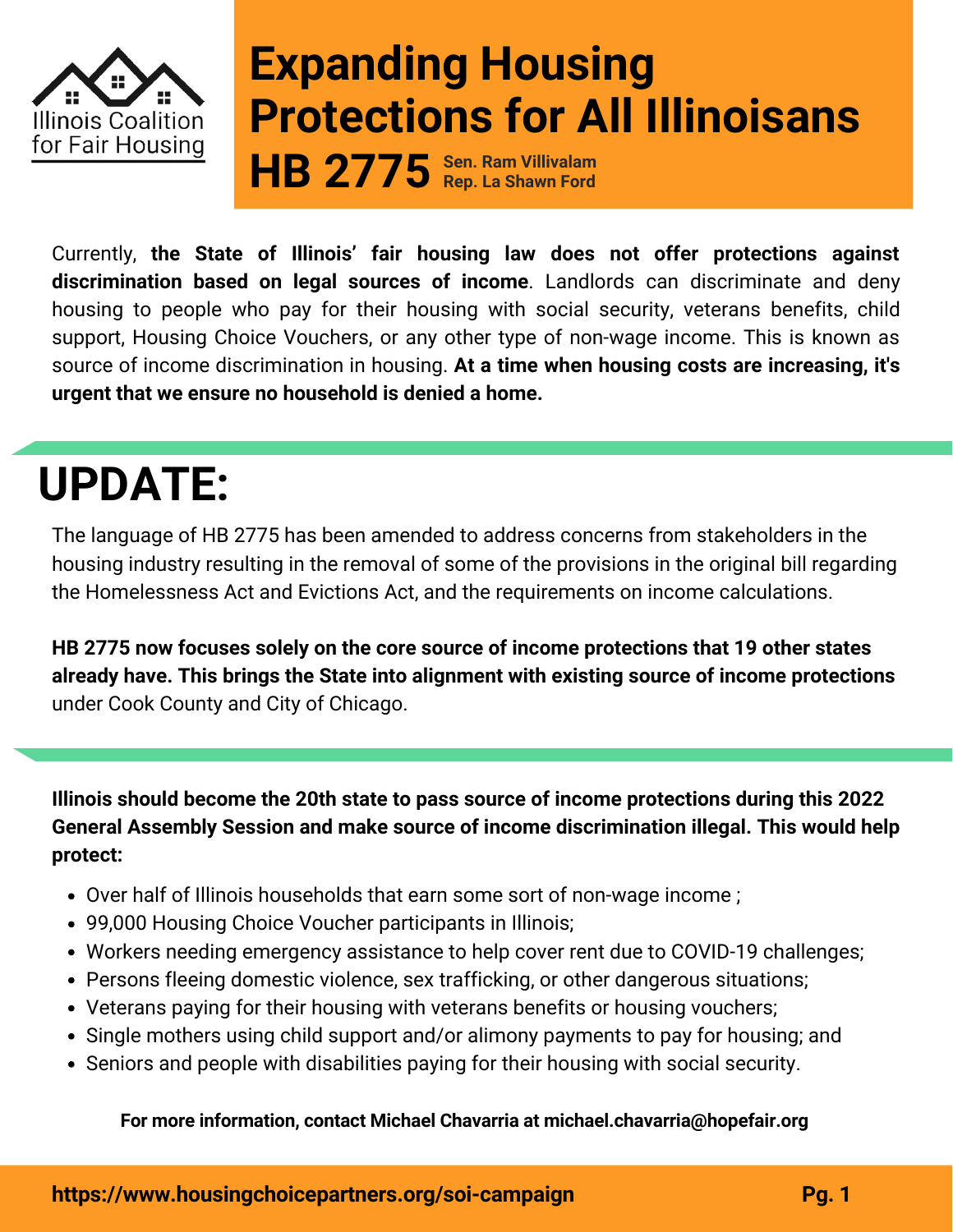### **HB 2775 Co-Sponsors and Endorsers**



**Rep. La Shawn K. Ford, Sen. Ram Villivalam**

### **ILLINOIS STATE SENATORS**

- Sen. [Ram Villivalam](https://ilga.gov/senate/Senator.asp?MemberID=2936) (8th Dist) (Chief)
- [Karina Villa](https://ilga.gov/senate/Senator.asp?MemberID=2987) (25th Dist)
- [Doris Turner](https://ilga.gov/senate/Senator.asp?MemberID=3009) (48th Dist)
- [Mike Simmons](https://ilga.gov/senate/Senator.asp?MemberID=3008) (7th Dist)
- [Jacqueline Y. Collins](https://ilga.gov/senate/Senator.asp?MemberID=2804) (16th Dist)
- [Robert Peters](https://ilga.gov/senate/Senator.asp?MemberID=2934) (13th Dist)  $\bullet$
- [Christopher Belt](https://ilga.gov/senate/Senator.asp?MemberID=2927) (57th Dist)
- [Patricia Van Pelt](https://ilga.gov/senate/Senator.asp?MemberID=2858) (5th Dist)
- [Suzy Glowiak Hilton](https://ilga.gov/senate/Senator.asp?MemberID=2932) (24th Dist[\)](https://ilga.gov/senate/Senator.asp?MemberID=2988)  $\bullet$
- [Ann Gillespie](https://ilga.gov/senate/Senator.asp?MemberID=2931) (27th Dist)  $\bullet$
- [Adriane Johnson](https://ilga.gov/senate/Senator.asp?MemberID=2980) (30th Dist)  $\bullet$
- [Elgie R. Sims, Jr.](https://ilga.gov/senate/Senator.asp?MemberID=2918) (17th Dist)
- [Celina Villanueva](https://ilga.gov/senate/Senator.asp?MemberID=2976) (11th Dist)  $\bullet$
- [Mattie Hunter](https://ilga.gov/senate/Senator.asp?MemberID=2808) (3rd Dist)
- [Cristina H. Pacione-Zayas](https://ilga.gov/senate/Senator.asp?MemberID=2983) (20th Dist)
- [Cristina Castro](https://ilga.gov/senate/Senator.asp?MemberID=2896) (22nd Dist)
- [Scott M. Bennett](https://ilga.gov/senate/Senator.asp?MemberID=2887) (52nd Dist)
- [Laura Ellman](https://ilga.gov/senate/Senator.asp?MemberID=2930) (21st Dist)  $\bullet$
- [Robert F. Martwick](https://ilga.gov/senate/Senator.asp?MemberID=2970) (10th Dist)
- [Melinda Bush](https://ilga.gov/senate/Senator.asp?MemberID=2848) (31st Dist)
- [Laura Fine](https://ilga.gov/senate/Senator.asp?MemberID=2929) (9th Dist)
- [Emil Jones, III](https://ilga.gov/senate/Senator.asp?MemberID=2823) (14th Dist)
- [David Koehler](https://ilga.gov/senate/Senator.asp?MemberID=2814) (46th Dist)
- Antonio Muñoz (1st Dist)
- Kimberly A. Lightford (4th Dist)
- Sara Feigenholtz (6th Dist)
- Laura M. Murphy (28th Dist)
- Diane Pappas (23rd Dist)
- Senator Omar Aquino (2nd Dist)

### **ILLINOIS STATE REPRESENTATIVES**

- Rep. [La Shawn K. For](https://ilga.gov/house/Rep.asp?MemberID=2815)d (8th Dist) (Chief)
- [Lindsey LaPointe](https://ilga.gov/house/Rep.asp?MemberID=2972) (19th Dist)
- [Kelly M. Cassidy](https://ilga.gov/house/Rep.asp?MemberID=2840) (14th Dist)
- [Anne Stava-Murray](https://ilga.gov/house/Rep.asp?MemberID=2941) (81st Dist)
- [Barbara Hernandez](https://ilga.gov/house/Rep.asp?MemberID=2967) (83rd Dist)
- [Michelle Mussman](https://ilga.gov/house/Rep.asp?MemberID=2835) (56th Dist)
- [Maurice A. West, II](https://ilga.gov/house/Rep.asp?MemberID=2937) (67th Dist)  $\bullet$
- [William Davis](https://ilga.gov/house/Rep.asp?MemberID=2801) (30th Dist)
- [Jonathan Carroll](https://ilga.gov/house/Rep.asp?MemberID=2916) (57th Dist)
- [Debbie Meyers-Martin](https://ilga.gov/house/Rep.asp?MemberID=2942) (38th Dist)
- [Emanuel Chris Welch](https://ilga.gov/house/Rep.asp?MemberID=2859) (7th Dist)
- [Marcus C. Evans, Jr.](https://ilga.gov/house/Rep.asp?MemberID=2843) (33rd Dist)
- [Theresa Mah](https://ilga.gov/house/Rep.asp?MemberID=2904) (2nd Dist)
- [Aaron M. Ortiz](https://ilga.gov/house/Rep.asp?MemberID=2953) (1st Dist)
- [Camille Y. Lilly](https://ilga.gov/house/Rep.asp?MemberID=2826) (78th Dist)
- [LaToya Greenwood](https://ilga.gov/house/Rep.asp?MemberID=2902) (114th Dist)
- [Jawaharial Williams](https://ilga.gov/house/Rep.asp?MemberID=2969) (10th Dist)
- Carol Ammons (103rd Dist)

### **ENDORSING ORGANIZATIONS**

- A Safe Place
- AARP Illinois
- Above and Beyond Family Recovery Center
- Access Living Disability Rights Action Coalition for Housing (DRACH)

### **ENDORSING ORGANIZATIONS (CONTINUED)**

- Action Ridge
- Adullam Faith Ministries
- AIDS Foundation Chicago & Center for Housing and Health
- All Chicago
- Alliance to End Homelessness in Suburban Cook County
- American Legion Post 589
- Apna Ghar
- Arab American Family Services
- Association for Independent Development (AID)
- BEDS Plus Care
- Black Chicago Tomorrow
- Business and Professional People for the Public Interest (BPI)
- CEDA of Cook County, Inc.
- Center for Changing Lives
- Chicago Alliance Against Sexual Exploitation
- Chicago Area Fair Housing Alliance HCV Working Group: City Tenant Leader Board
- Chicago Coalition for the Homeless
- Chicago Housing Initiative
- Chicago Housing Justice League
- Chicago Lawyers Committee for Civil Rights Under Law
- Chicago Urban League
- Chicagoland Habitat for Humanity
- Children's Home & Aid
- Citizens in Action Serving All (CASA) Blue Island
- Community Partners for Affordable Housing
- Connections for the Homeless
- Cook County Commission on Human Rights
- Corporation for Supportive Housing
- DeLaCerda House, Inc.
- DuPage County Housing Authority
- DuPagePads
- Enterprise Community Partners
- Equity and Transformation
- Family Bridges
- Family Rescue
- Grass Roots Organizing Grows
- H.O.M.E.
- Habitat for Humanity of Illinois ASO
- Heartland Alliance
- HOPE Fair Housing Center
- Housing Action Illinois

Housing Forward

 $\bullet$  $\bullet$ 

IMPACT CIL

**Disabilities** 

**<https://www.housingchoicepartners.org/soi-campaign> Pg. 2**

Housing Authority of Champaign County Housing Authority of Cook County

Housing Authority of McDonough County

Housing Choice Partners - Suburban HCV Working Group

Illinois Religious Action Center of Reform Judaism (RAC-IL)

IPADDUnite - Illinois Parents of Adults with Developmental

Illinois Association of Community Action Agencies Illinois Chapter, American Academy of Pediatrics Illinois Coalition Against Domestic Violence Illinois National Organization for Women